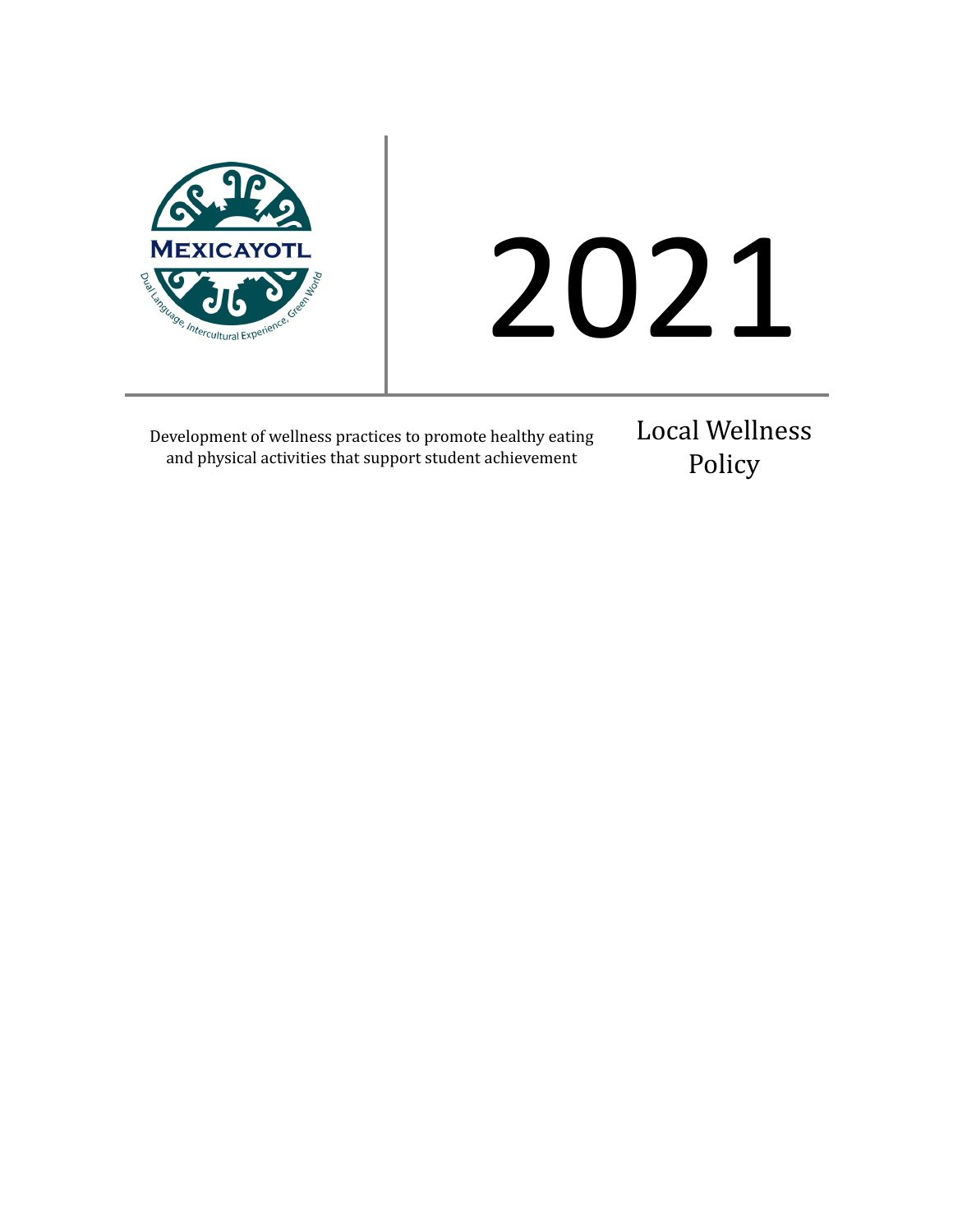### **Nutrition Education**

Every year, all students, K-8 shall receive nutrition education that is aligned with the Arizona Health *Education Content Standards.* Nutrition education that teaches the knowledge, skills, and values needed to adopt healthy eating behaviors shall be integrated into the curriculum. Nutrition education information shall be offered throughout the school campus including, but not limited to, school dining areas and classrooms. Staff members who provide nutrition education shall have the appropriate training.

## **Nutrition Standards**

The district shall ensure that reimbursable school meals meet the program requirements and nutrition standards found in federal regulations. The district shall encourage students to make nutritious food choices.

The district shall monitor all food and beverages sold or served to students, including those available outside the federally regulated child nutrition programs. The district shall consider nutrient density and portion size before permitting food and beverages to be sold or served to students.

The district director shall continually evaluate vending policies and contracts. Vending contracts that do not meet the intent and purpose of this policy shall be modified accordingly or not renewed.

### **Physical Education and Physical Activity Opportunities**

The district shall offer physical education opportunities that include the components of a quality physical education program. Physical education shall equip students with the knowledge, skills, and values necessary for lifelong physical activity. Physical education instruction shall be aligned with the *Physical Education Content Standards and benchmarks.*

Every year, all students, K-8, shall have the opportunity to participate regularly in supervised physical activities, either organized or unstructured, intended to maintain physical fitness and to understand the short- and long-term benefits of a physically active and healthy lifestyle.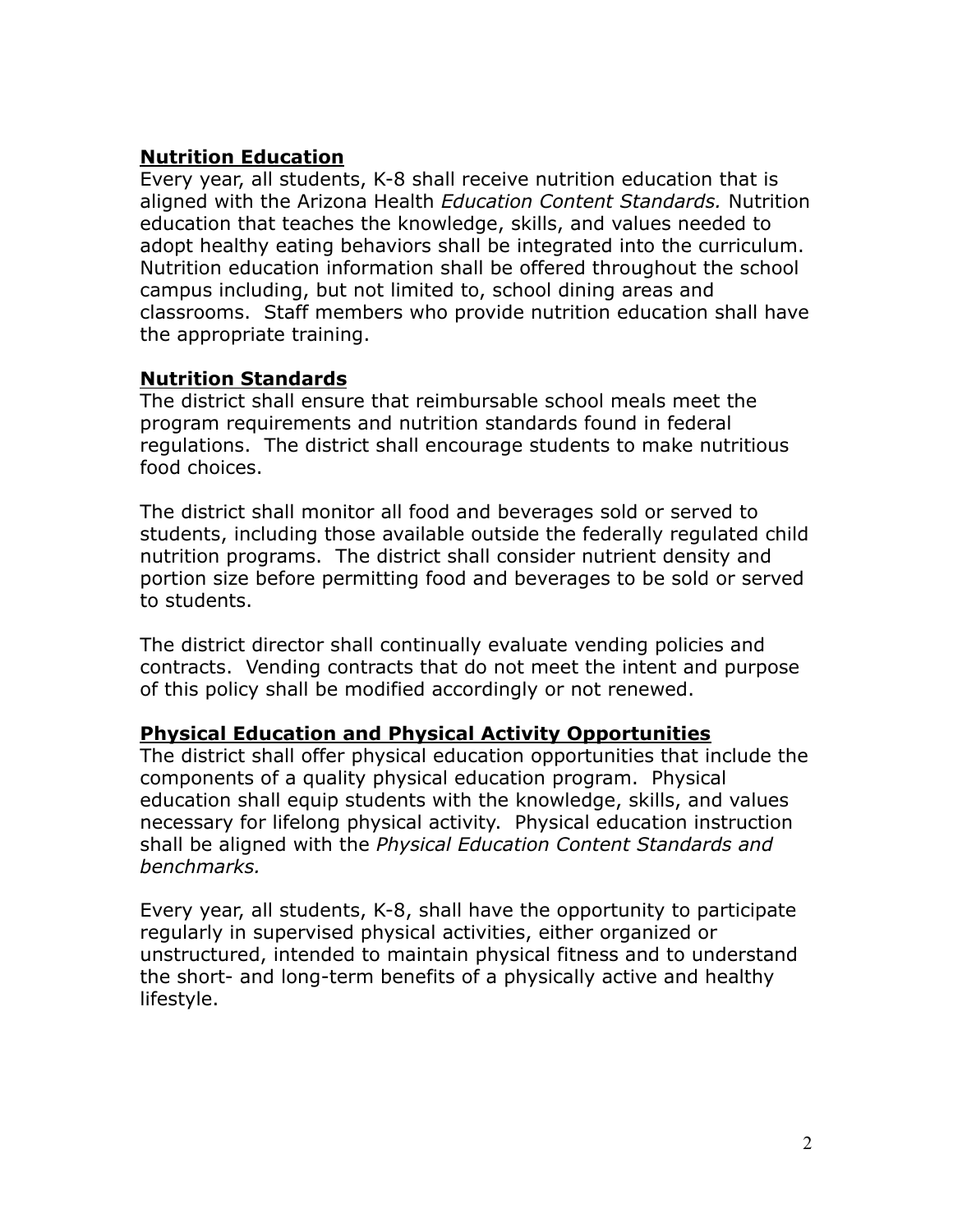# **Other School-Based Activities Designed to Promote Student Wellness**

The district may implement other appropriate programs that help create a school environment that conveys consistent wellness messages and is conducive to healthy eating and physical activity.

# **Implementation and Measurement**

The district director shall implement this policy and measure how well it is being managed and enforced. The district superintendent shall develop and implement administrative rules consistent with this policy. Input from teachers (including specialists in health and physical education), school nurses, parents/guardians, students, representatives of the school food service program, school board members, school administrators, and the public shall be considered before implementing such rules. A sustained effort is necessary to implement and enforce this policy. The district director shall report to the local school board, as requested, on the district's programs and efforts to meet the purpose and intent of this policy.

### **Administrative Rules Regarding Mexicayotl Academy, Inc. Local Wellness Policy**

In order to enact and enforce Mexicayotl Academy, Inc. Local Wellness Policy, the director and administrative team, with input from teachers (including specialists in health and physical education), parents/guardians, students, representatives of the school food service program, school board members, school administrators, and the public, will have developed these administrative rules.

To assist in the creation of a healthy school environment, the District shall establish a Coordinated School Health Team that will provide an ongoing review and evaluation of the Mexicayotl Academy Local Wellness Policy and these administrative rules.

The Director shall appoint a member of the administrative staff of the District to organize the Coordinated School Health Team and invite appropriate District stakeholders to become members of the Coordinated School Health Team. A Coordinated School Health Team may include representatives from the following areas:

- Administration.
- Counseling/psychological/and social services.
- Food services.
- Health education.
- Health services.
- Parent/guardian, student and community (including health care providers, hospital and public health department staff, non-profit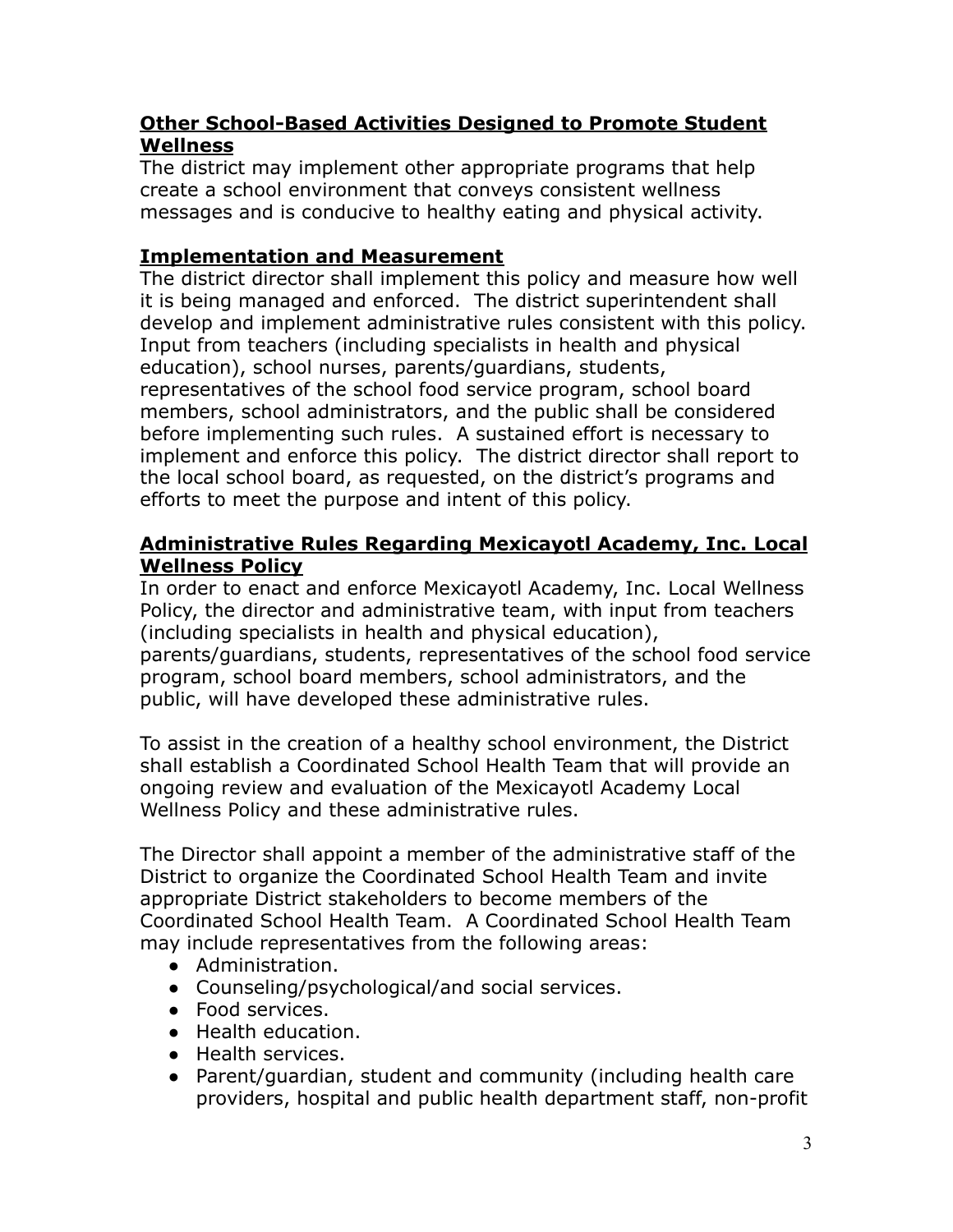health organizations, physical activity groups, community youth organizations, and university or other governmental agencies).

● Physical education.

Staff shall be reminded that healthy students come in all shapes and sizes. Students should receive consistent messages and support for:

- Self respect.
- Respect for others.
- Healthy eating.
- Physical activity.

All tobacco-use, including but not limited to cigarettes, smokeless tobacco, cigars, pipes and electronic vapor products, is prohibited for any staff, student, and visitor on campus or any off-campus school related activity.

Tobacco-use is prohibited for all staff, students, and visitors during all school and non-school hours.

Tobacco-use is prohibited for all staff, students, and visitors in all school buildings, outside on school grounds, including parking lots and playing fields, on school buses or any vehicles used to transport students, and at all off-campus school-sponsored events.

These rules are subject to ongoing administrative review and modification as necessary to help assure compliance with the purpose and intent of Mexicayotl Academy, Inc. Local Wellness Policy. Any District stakeholder wishing to express a viewpoint, opinion, or complaint regarding these rules should contact:

## **Veronika Garcia, School Principal**

2059 N. Grand Ave. Nogales, Arizona 85621 Telephone: (520) 287-6790 Fax: (520) 287-0037

Students, staff, and community will be informed about the Local Wellness Policy annually.

## **Nutrition Education**

Nutrition education, a component of comprehensive health education, shall be offered every year to all students of the District. The District may offer age-appropriate nutrition education classes. In addition, nutrition education topics shall be integrated into the entire curriculum when appropriate.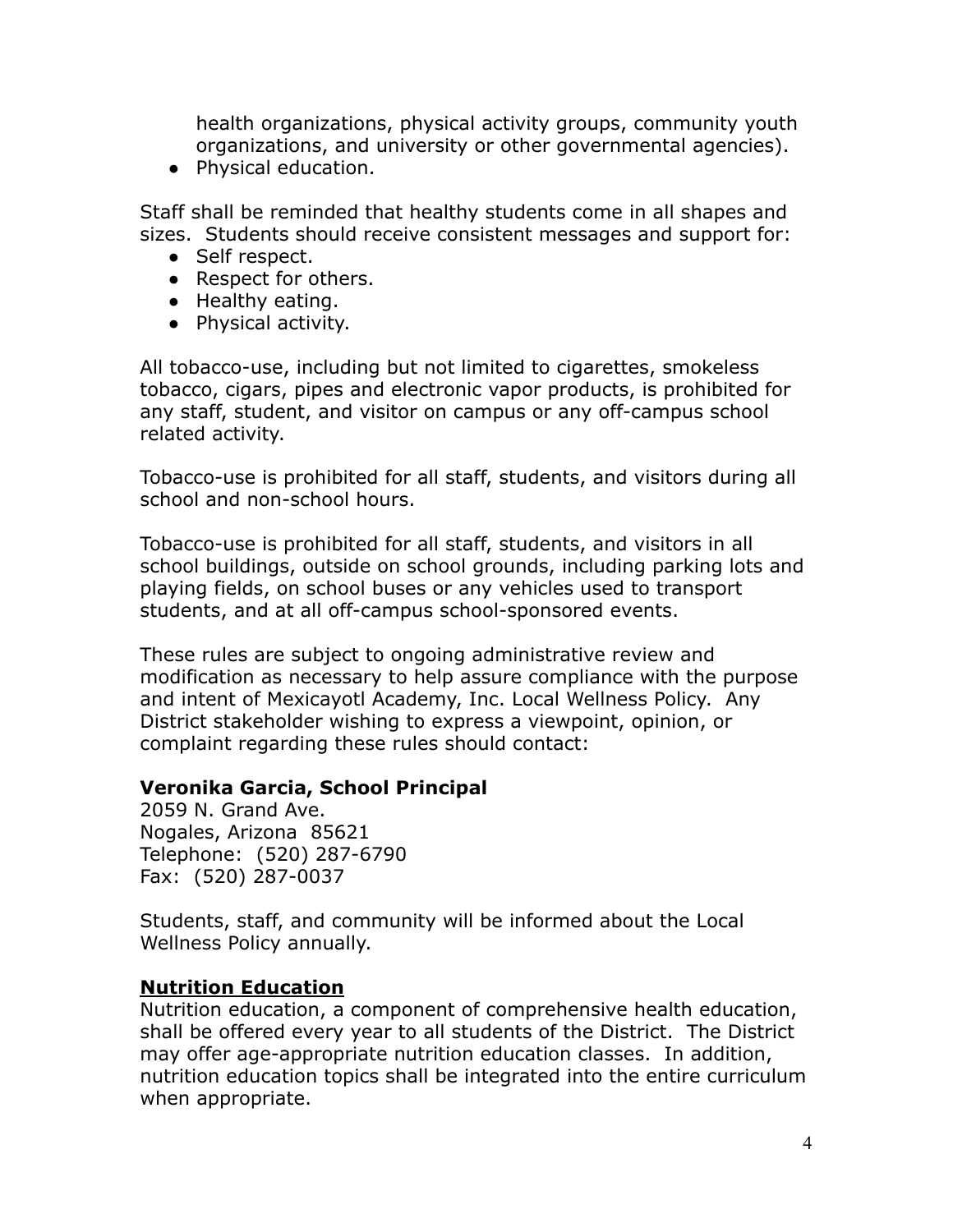The District shall implement a quality nutrition education program that addresses the following:

*Curriculum:*

- Has a curriculum aligned with the *Health Education Content Standards and benchmarks.*
- Equips students to acquire the knowledge and skills needed to engage in sound nutrition behavior.

*Instruction and Assessment:*

- Aligns curriculum, instruction, and assessment.
- Builds students confidence and competence in making healthy nutrition choices.
- Engages students in learning that prepares them to choose a healthy diet.
- Includes students of all abilities.
- Is taught by "highly qualified teachers of health education.

*Opportunity to Learn:*

- Includes students of all abilities.
- Provides adequate instructional time to build students' confidence and competence in health-enhancing skills.

Nutrition education should also be made available to parents/guardians and the community. This nutrition education may be provided in the form of handouts, wall or bulletin board posters or banners, postings on the District website, community and student oriented presentations or other communications focused on promoting proper nutrition and healthy lifestyles.

## **Nutrition Standards**

The District shall offer school meal programs with menus meeting the meal patterns and nutrition standards established by the United States Department of Agriculture (USDA). The District shall encourage students to make food choices based on the most current Dietary Guidelines for Americans. Food and beverages that compete with the District's policy of promoting a healthy school environment shall be discouraged.

Each school building in the District shall offer and promote the following food and beverages in all venues outside federally regulated child nutrition programs:

● Whole and enriched grain products that are high in fiber, low in added fats and sugars, and served in appropriate portion sizes consistent with the current USDA standards.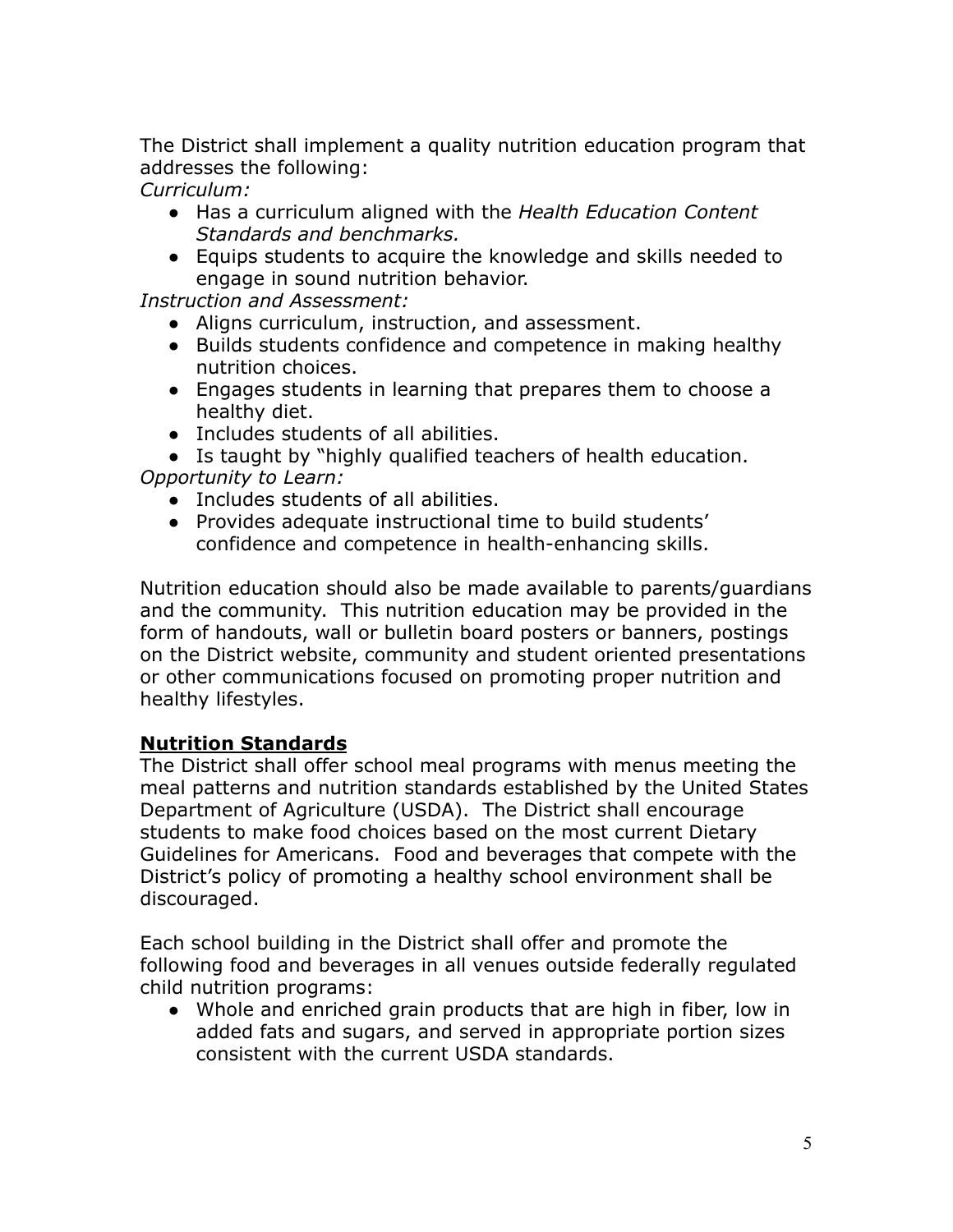- Fresh or dried fruits and vegetables using healthy food preparation techniques, and 100 percent fruit or vegetable juice in 12-ounce servings or less.
- Nonfat, low-fat, plain flavored milk and/or fruit yogurt, nonfat and/or low-fat real cheese, rather than imitation cheese. Offer the following serving sizes: yogurt in eight-ounce servings or less, milk in 16-ounce servings or less, cheese in 1.5-ounce (two-ounce, if processed cheese) servings or less.
- Nuts, nut butters, seeds, trail mix, and/or soybean snacks in one-ounce portions or less; portions of three ounces or less of cooked lean meat, poultry, or fish using healthy food preparation techniques.
- Accompaniments (sauces, dressings, and dips), if offered, in one-ounce servings or less.

The District shall monitor food service distributors and snack vendors to ensure that they provide predominantly healthy food and beverage choices that comply with this policy's purpose in all venues.

The District shall encourage serving healthy food at school parties. Notices shall be sent to parents/guardians either separately or as part of a school newsletter, reminding them of the necessity of providing healthy treats for students and/or encouraging the use of non-food treats for classroom birthday or award celebrations.

The District shall encourage healthy fundraisers as alternatives to fundraising that involve selling food items of limited nutritional value, such as candy, cupcakes, or sugary beverages. Example: Sales of candy items (candy bars, sugar coated chocolate snacks, or the like) as a school or grade-level fundraising project should be replaced with healthy food and beverage choices that comply with this policy's purpose.

*(Example: Vending sales of soft drinks, artificially sweetened drinks, and candy will not be permitted on school grounds prior to the start of the school day or throughout the instructional day, but may be permitted at special events that begin after the conclusion of the instructional day.*

## **Physical Education and Physical Activity Opportunities**

Developmentally appropriate physical education shall be offered every year to all students of the District. In addition, physical education topics shall be integrated into the entire curriculum when appropriate.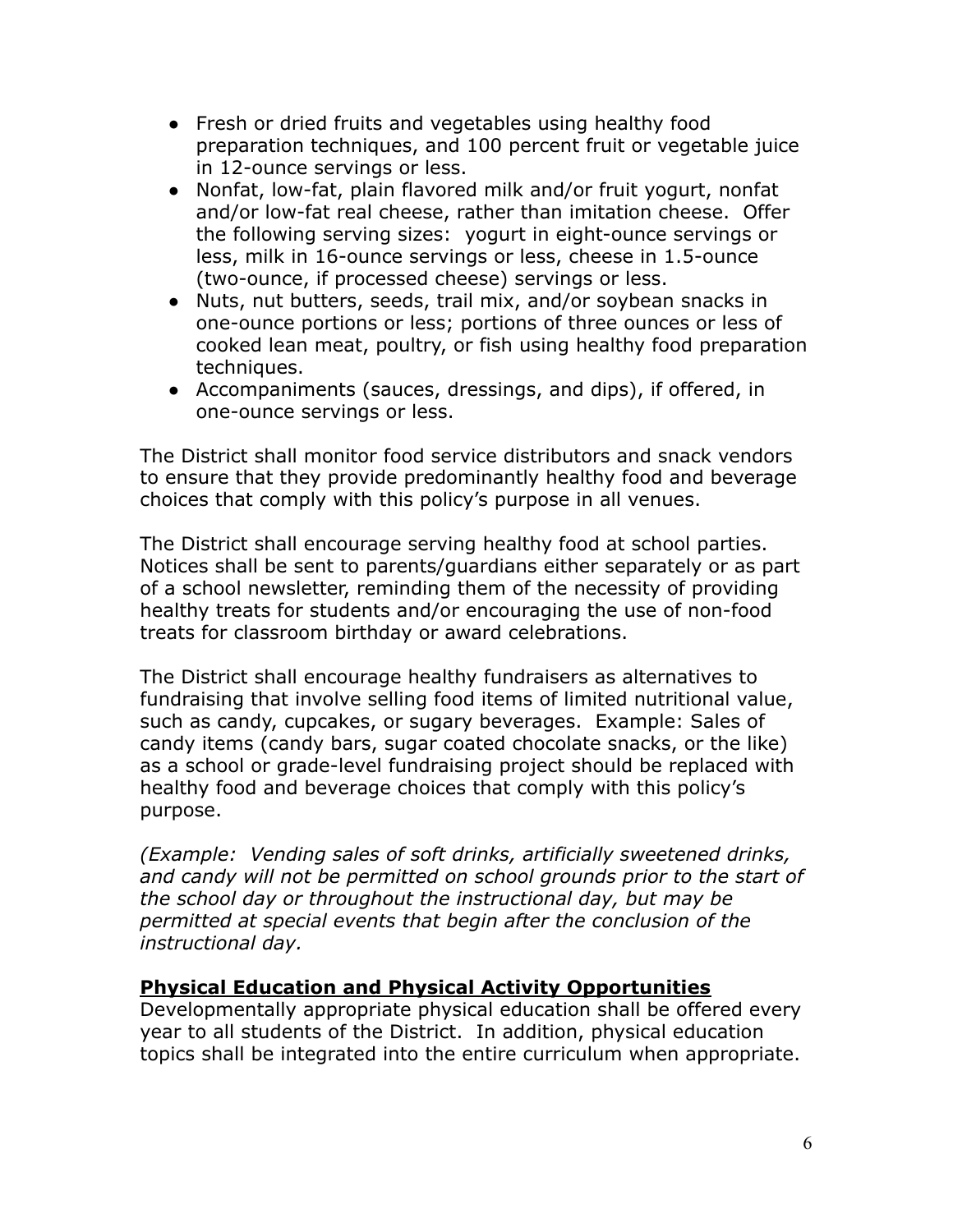The District shall implement a quality physical education program that addresses the following:

*Curriculum:*

- Equips students with the knowledge, skills, and attitudes necessary for lifelong physical activity.
- Has a curriculum aligned with the *Physical Education Content Standards and benchmarks.*
- Influences personal and social skill development.

*Instruction and Assessment:*

- Aligns curriculum, instruction, and assessment.
- Builds students' confidence and competence in physical abilities
- Engages students in curriculum choices that prepare them for a wide variety of lifetime activities.
- Includes students of all abilities.
- Is taught by a certified physical education teacher trained in best practice physical education methods.
- Keeps all students involved in purposeful activity for a majority of the class period.

*Opportunity to Learn:*

- Builds students' confidence and competence in physical abilities.
- Has a teacher-to-student ratio consistent with those of other subject areas and/or classrooms.
- Has enough functional equipment for each student to actively participate.
- Includes students of all abilities.
- Offers instructional periods totaling 150 minutes per week (elementary) and 225 minutes per week (middle and high school).
- Provides facilities to implement the curriculum for the number of students served.

The District should offer daily opportunities for unstructured physical activity, commonly referred to as recess, for all students K through six. Recess should be in addition to physical education class time and not be a substitute for physical education. Each school shall provide proper equipment and a safe area designated for supervised recess in the elementary setting. School staff should not withhold participation in recess from students or cancel recess to make up for missed instructional time. Schools should provide opportunities for some type of physical activity for students in grades seven through eight apart from physical education class and organized sports. Physical activity opportunities might include: before- and after-school extracurricular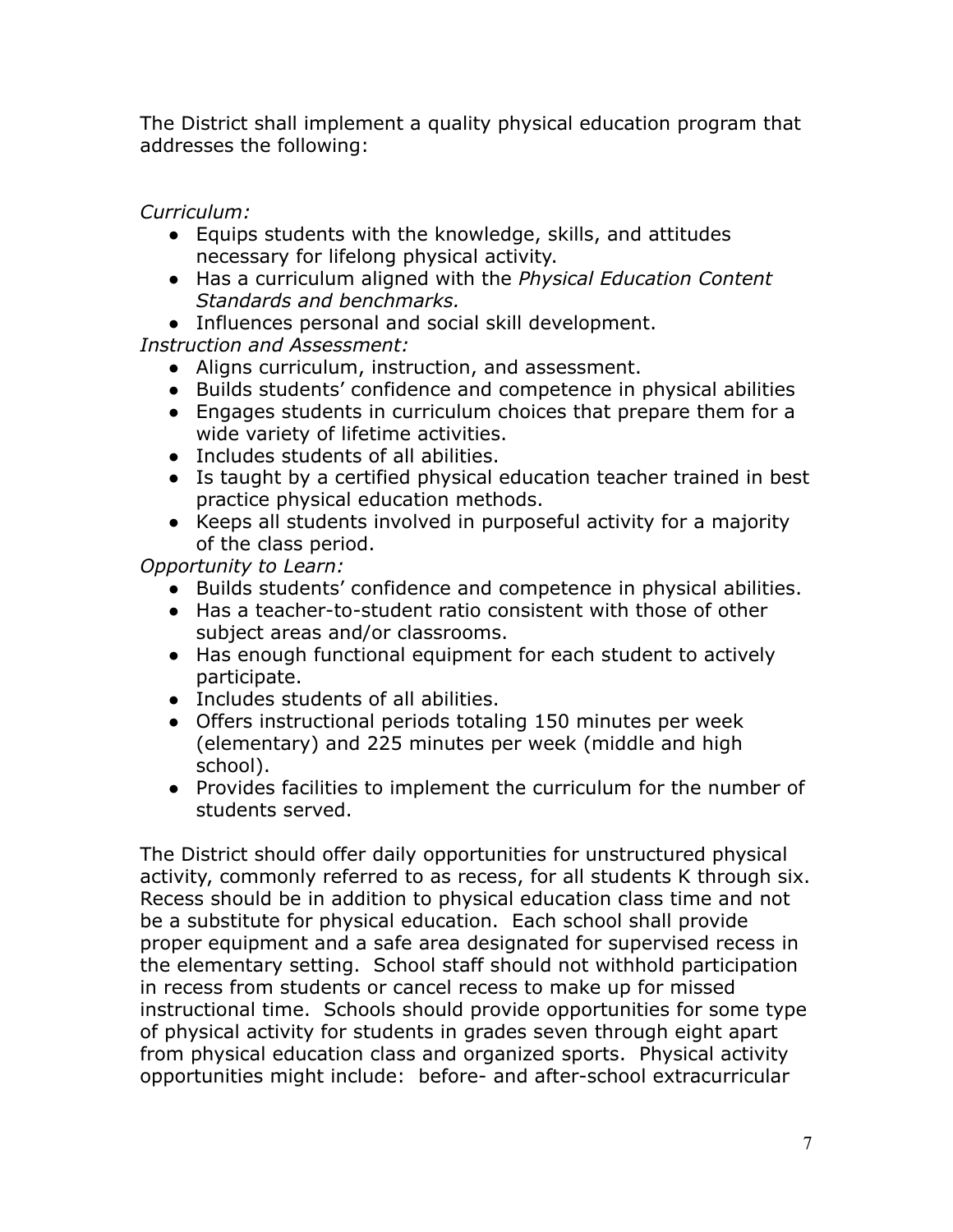physical activity programs, Safe Routes to School Programs, and use of school facilities outside of school hours.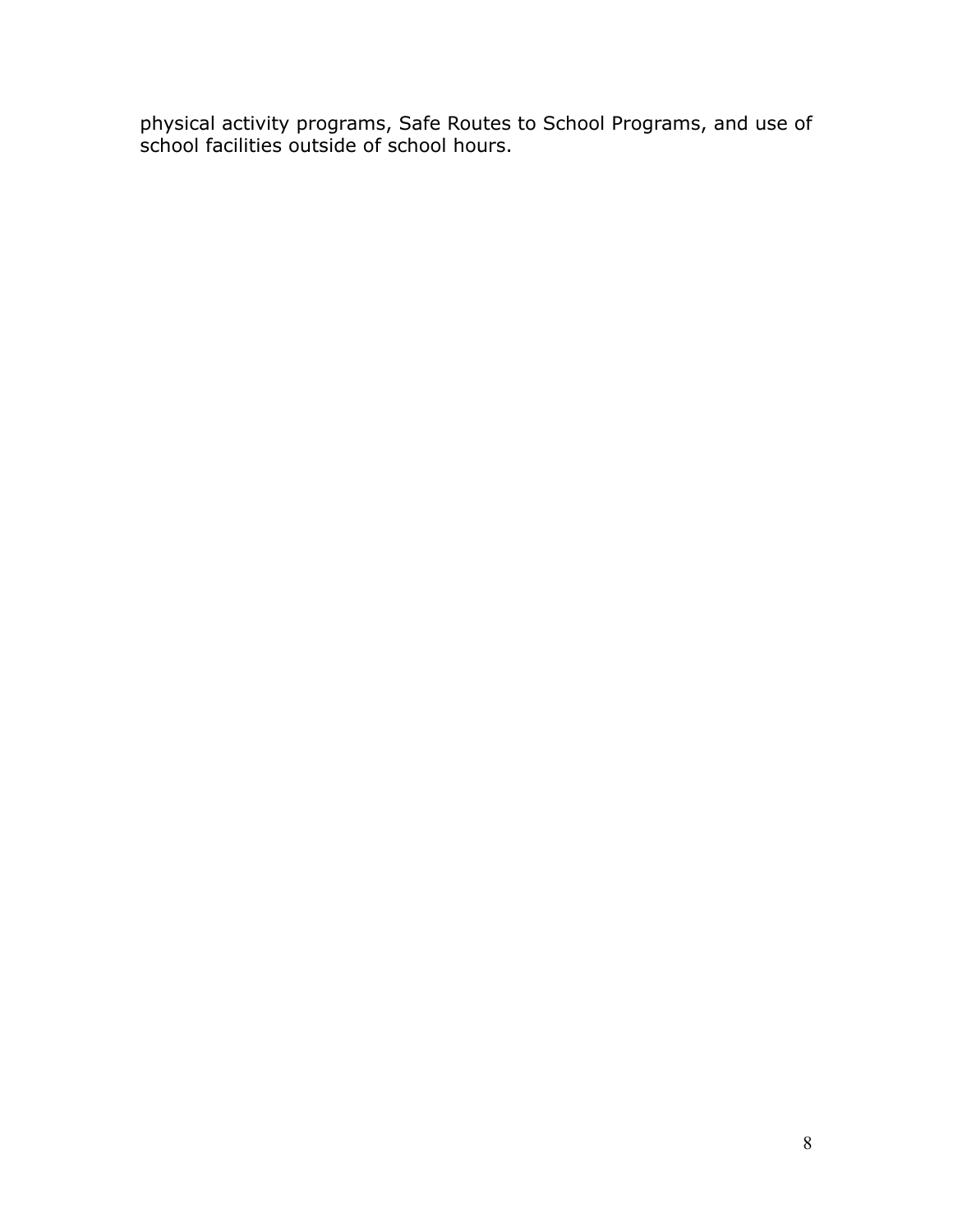# **Other School-Based Activities Designed to Promote Student-Wellness**

The District shall strive to create a healthy school environment that promotes healthy eating and physical activity. In order to create this environment, the following activities shall be implemented: *Dining Environment*

- The school district shall provide:
	- o a clean, safe, enjoyable meal environment for students,
	- o enough space and serving areas to ensure all students have access to school meals with minimum wait time,
	- o drinking fountains in all schools, so that students can get water at meals and throughout the day,
	- o encouragement to student for participation in school meal programs, and
	- o Identity protection of students who eat free and reduced-price meals.

*Time to Eat*

- The school district shall ensure:
	- o adequate time for students to enjoy eating healthy foods with friends in schools,
	- $\circ$  that lunch time is scheduled as near to the middle of the school day as possible, and

# *Consistent School Activities and Environment*

- The school district shall:
	- o ensure that all school fundraising efforts support healthy eating and physical activity
	- o provide opportunities for on-going professional training and development for foodservice staff and teachers in the areas of nutrition and physical education,
	- o make efforts to keep school or district-owned physical activity facilities open for use by students outside school hours,
	- o encourage parents/guardians, teachers, school administrators, students, foodservice professionals, and community members to serve as role models in practicing healthy eating and being physically active, both in school and at home,
	- o encourage and provide opportunities for students, teachers, and community volunteers to practice healthy eating and serve as role models in school dining areas,
	- o encourage all students to participate in school meal programs, (i.e., the National School Lunch, including snacks for After School Program, and School Breakfast programs).

## **Implementation and Measurement**